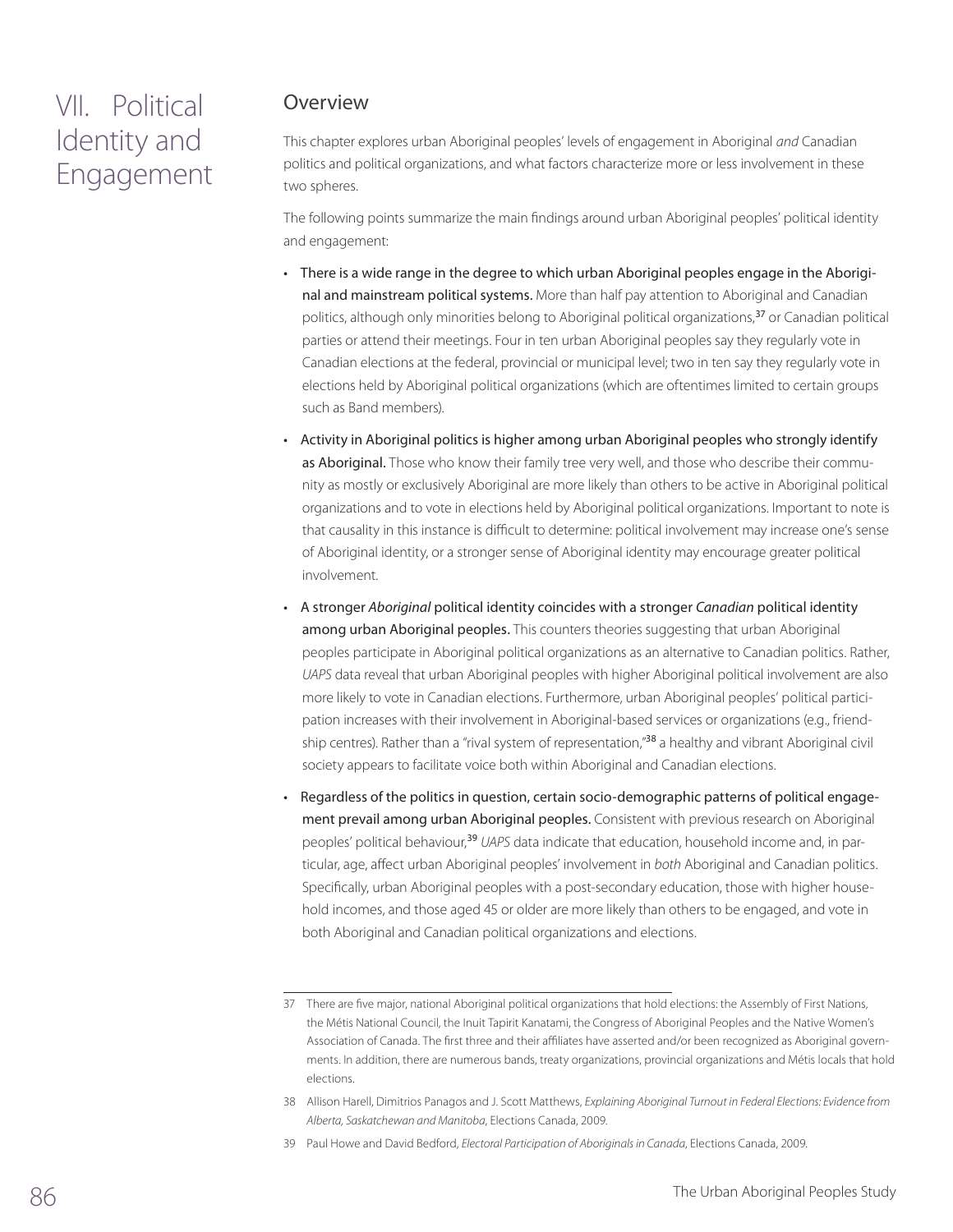**•**  There is a substantial minority of urban Aboriginal people who do not feel that any Aboriginal or mainstream political organization speaks for them, or cannot say who does so. This is most evident among non-status First Nations peoples, but is also the case for more than three in ten Inuit, and at least four in ten Métis and status First Nations peoples. Moreover, fewer than half of urban Aboriginal peoples feel that Aboriginal political organizations do a good job representing their interests.

There are few substantial differences in reported political activity among First Nations peoples, Métis and Inuit, or among urban Aboriginal peoples across cities.<sup>40</sup> This contrasts with past research indicating that there are significant regional and cultural variations among Aboriginal peoples that influence Aboriginal peoples' political activity and willingness to vote in Canadian elections.<sup>41</sup> This pattern is not as clear among the urban Aboriginal participants in this study, which may be partly explained by the fact that most previous research into the voting behaviour of Aboriginal peoples has been based on samples of Status Indians on reserves.<sup>42</sup>

# 1. Engagement in Aboriginal politics

### Attention to Aboriginal politics

*A modest majority of urban Aboriginal peoples pay attention to what is happening in Aboriginal politics. Attention is more common among older, university educated and more affluent individuals, and those who are most familiar with their Aboriginal background.*

Urban Aboriginal peoples are more likely than not to pay attention to Aboriginal politics, although their level of attention varies considerably by socio-demographic factors.

More than one-half (57%) of urban Aboriginal peoples say they pay a great deal (20%) or some (37%) attention to what is happening in Aboriginal politics. First Nations peoples, Inuit and Métis are equally likely to pay attention to Aboriginal politics. Across cities, reported attention to Aboriginal politics is highest in Toronto (67% pay at least some attention) and Winnipeg (65%), and lowest in Regina (46%) and Edmonton (47%).

Age has a substantial impact on urban Aboriginal peoples' attention to Aboriginal politics. Older urban Aboriginal peoples (71% of those aged 45 or older) are considerably more likely than younger urban Aboriginal peoples, especially urban Aboriginal youth (34% of those 18-24 years of age), to pay at least some attention to Aboriginal politics.

Educational attainment is also a factor. Almost three-quarters (73%) of university graduates pay at least some attention to Aboriginal politics, compared to only half (51%) of those with a high school diploma or less education.

In a similar fashion, attention to Aboriginal politics also rises with level of household income (from 45% of those with household incomes under \$10,000 to 71% of those with household incomes of \$60,000 to \$80,000), although this pattern plateaus among urban Aboriginal peoples with incomes of \$80,000 or more (65%).

41 Harell et al., p.14.

42 Harell et al., p.11.

### Attention to Aboriginal politics How much attention do you generally pay to

what is happening in Aboriginal politics?



<sup>40</sup> This statement is not meant to minimize the potential unique experiences and aspirations within Aboriginal subgroups (note Harell et al.'s interesting findings with respect to voting patterns between the Blackfoot and Cree speaking First Nations).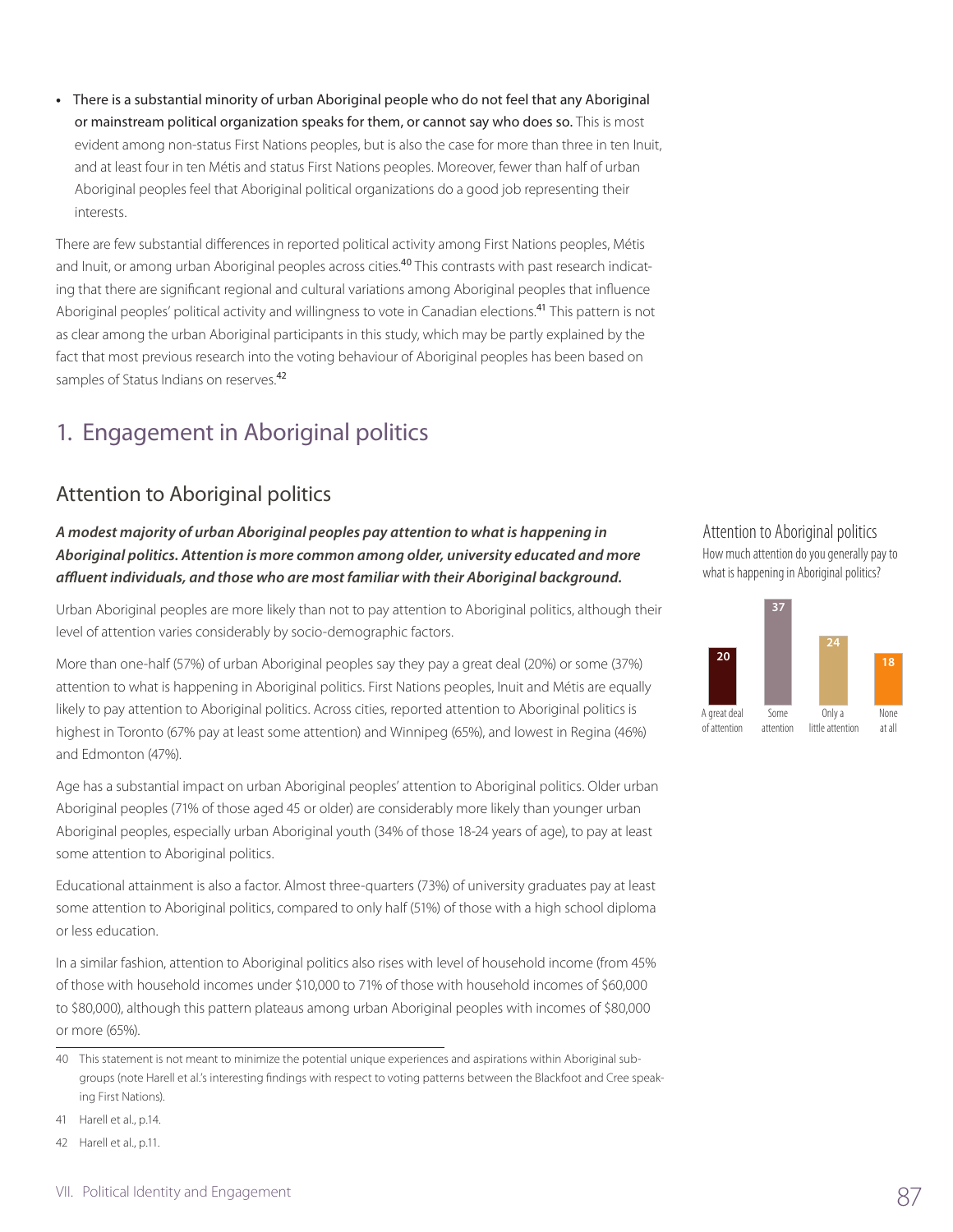Notably, connection to one's Aboriginal heritage also appears to be a factor in one's level of political engagement. Urban Aboriginal peoples who know their family tree very well (74%) are twice as likely as those who do not know their family tree at all (37%) to pay at least some attention to Aboriginal politics. Attention to Aboriginal politics is also higher among those who feel the community they belong to is exclusively Aboriginal (62%) or equally Aboriginal and non-Aboriginal (59%), than among those who describe their community as almost exclusively non-Aboriginal (53%).

## Reported involvement in Aboriginal political organizations

### There is a small group of urban Aboriginal peoples who are active in Aboriginal politics *through membership in an Aboriginal political organization or by attending its meetings. These tend to be older, better educated individuals with higher household incomes.*

A minority of urban Aboriginal peoples are actively involved with an Aboriginal political organization through membership or by attending meetings. Two in ten (22%) say they belong to an Aboriginal political organization. As well, two in ten report that they often (8%) or occasionally (13%) attend meetings of an Aboriginal political organization, while most say they rarely (20%) or never (56%) do so.

Overall, three in ten (30%) among the urban Aboriginal population are either a member of an Aboriginal political organization *or* attend their meetings at least occasionally, and almost half of this group (representing 13% of all urban Aboriginal people) do both.

There are some consistent socio-demographic differences in reported membership in Aboriginal political organizations and in meeting attendance, which is not surprising given the extent of overlap between the two groups. Both reported membership in an Aboriginal political organization and meeting attendance (often or occasionally) is higher in Vancouver than in other cities, among urban Aboriginal peoples aged 45 or older, those who have a college or university degree, those with household incomes of \$30,000 or more, and those who have lived in their city longer (10 years or more).

Knowledge of one's family tree is also a factor influencing both membership in and attendance at meetings of Aboriginal political organizations. Urban Aboriginal peoples who know their family tree very well are much more likely to belong to an Aboriginal political organization (35% vs. 5% who know almost nothing about their family tree) and to attend meetings at least occasionally (37% vs. 5% who know almost nothing). Meeting attendance is also more common among those who describe their community as almost exclusively Aboriginal (28%).

While still a minority, more Métis (27%) than First Nations peoples (17%) and Inuit (21%) report belonging to an Aboriginal political organization. Reported meeting attendance does not vary by Aboriginal identity group.

## Reported voter turnout in Aboriginal elections

### *Close to four in ten urban Aboriginal peoples often or occasionally vote in elections held by Aboriginal political organizations. Status First Nations peoples report voting more frequently than do other urban Aboriginal peoples.*

There is a small group of urban Aboriginal peoples who are frequent voters in elections held by Aboriginal political organizations, and most vote rarely or not at all. Almost four in ten say they vote often (22%) or occasionally (15%) in elections held by Aboriginal political organizations, while six in ten rarely (16%) or never (45%) vote. Reported voting (at least occasionally) is more common among status First

### Membership in Aboriginal political organizations Do you belong to any Aboriginal political organizations?



\* Belong to and/or attend meetings

### Reported voter turnout in Aboriginal elections How often do you vote in elections held by Aboriginal political organizations?

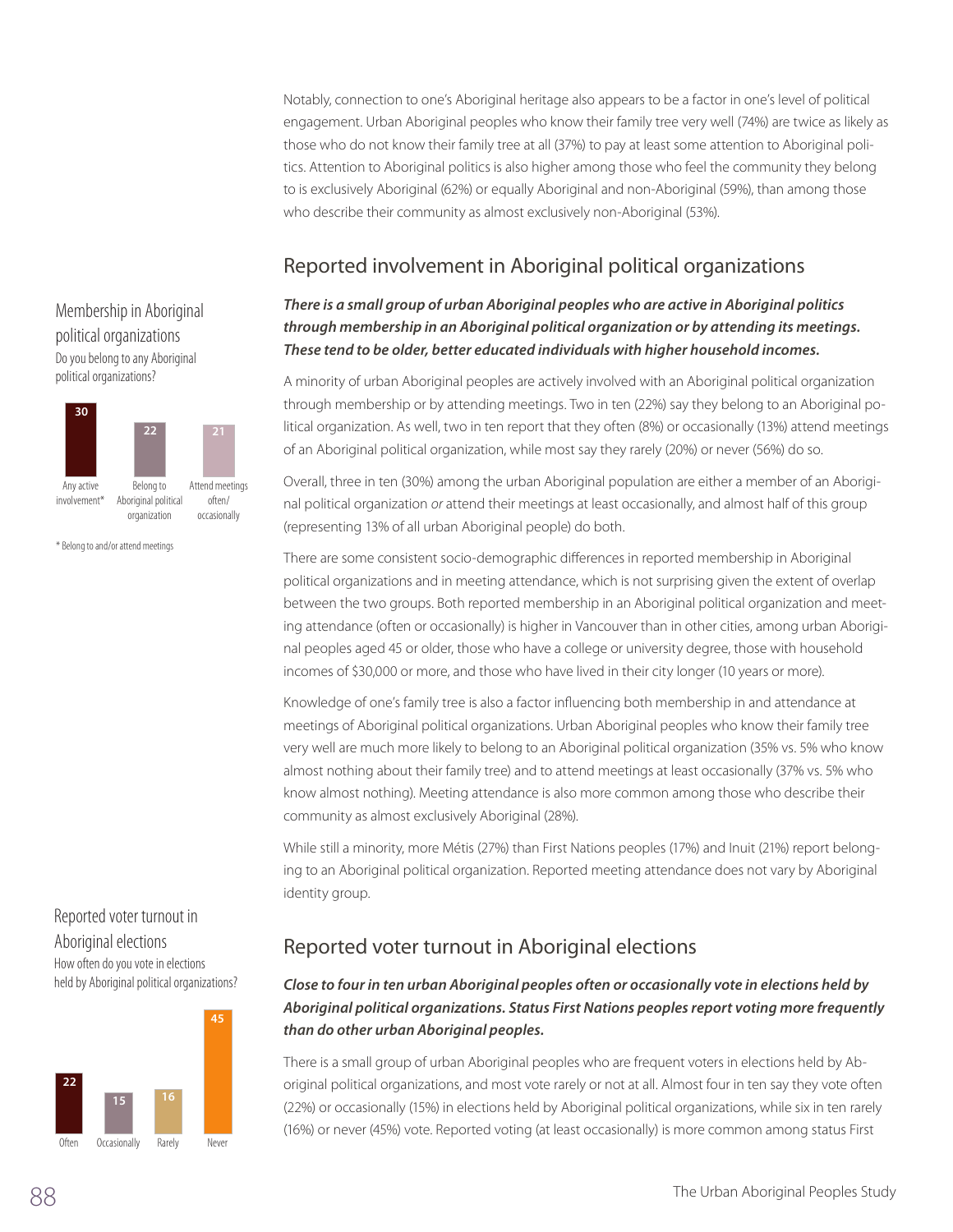Nations peoples (45%) than Métis (33%) and Inuit (37%), and particularly compared to non-status First Nations peoples (9%), which may be due to the opportunities status First Nations peoples have to vote in Band elections.

Repeating the pattern of socio-demographic differences observed previously in this chapter, those more likely to vote in Aboriginal elections include those aged 45 or older (48%), those with a college or university degree (43%), those with household incomes between \$60,000 and \$80,000 (54%), those who have lived in their city for 10 years or longer (42%), those who feel they belong to a mostly Aboriginal community (45%) and, especially, those who know their family tree very well (59%). Notably, urban Aboriginal peoples in Montreal (61%) are more likely than those in other cities (ranging from 37% to 48%) to say they *never* vote in Aboriginal elections.

### Reasons for lack of involvement

#### *Disinterest, and a belief that Aboriginal politics are too complicated, drives lack of involvement in Aboriginal politics.*

A slim majority (53%) of urban Aboriginal peoples report they are not involved in Aboriginal politics in any way (rarely or never vote in Aboriginal elections, do not belong to an Aboriginal political organization and rarely or never attend their meetings). The *UAPS* asked these participants about the reasons for this lack of involvement (unprompted, without response options offered). Some of these reasons are presented in the sidebar on this page.

Simple lack of interest is the most common reason for their lack of involvement. Three in ten (32%) of this group indicate they are not interested or don't care about Aboriginal politics. Lack of interest is higher among Métis (39% versus 30% of Inuit and 23% of First Nations peoples) and those who have no educational degree (39%).

Next to lack of interest, two in ten (20%) of this group say they find Aboriginal politics either too complicated or do not know how to get involved. Urban Aboriginal peoples in Edmonton (31%), Toronto (28%) and Vancouver (26%) are most likely to express this viewpoint about Aboriginal politics.

Other main reasons for urban Aboriginal peoples' lack of involvement in Aboriginal politics include a personal lack of time due to other life commitments (15%), and the perception that Aboriginal politics does not concern off-reserve and non-status Aboriginal peoples (8%). Urban Aboriginal peoples in Regina (20%) and Thunder Bay (17%) are twice as likely as those in other cities to think Aboriginal politics overlooks off-reserve and non-status Aboriginal peoples.

# 2. Engagement in Canadian politics

### Attention to Canadian politics

#### *A modest majority of urban Aboriginal peoples pay attention to Canadian politics. Interest is much higher among those who are also interested in Aboriginal politics.*

How much attention do urban Aboriginal peoples pay to Canadian politics? Six in ten (58%) say they pay a great deal (20%) or some (38%) attention to what is happening in Canadian politics at either the federal, provincial or municipal level. Métis (62%) are slightly more likely than First Nations peoples (55%) and Inuit (54%) to report paying at least some attention to Canadian politics.

### Reasons for lack of involvement in Aboriginal politics\*

What are the main reasons why you are not more involved in Aboriginal politics?



\*Subsample: Those who are not involved in Aboriginal politics (by voting in Aboriginal elections, or by membership in or attending meetings of Aboriginal political organizations).

#### Reasons why urban Aboriginal peoples are not more involved in Aboriginal politics:

*Not enough information on Aboriginal politics and no access.*

*Because all it is, is money. The Chiefs take all the money and [don't] share with [their] peoples.*

*I feel my voice would have little impact on what seems to be a chaotic field to get involved in.*

*It feels too unsafe at my community. There's too much violence connected to politics here.*

*Don't hear or see anybody offering any answers.*

*Living in the city has not brought me too much contact with them.*

*I have no trust in the leadership.*

*I never knew there were any Aboriginal political organizations.*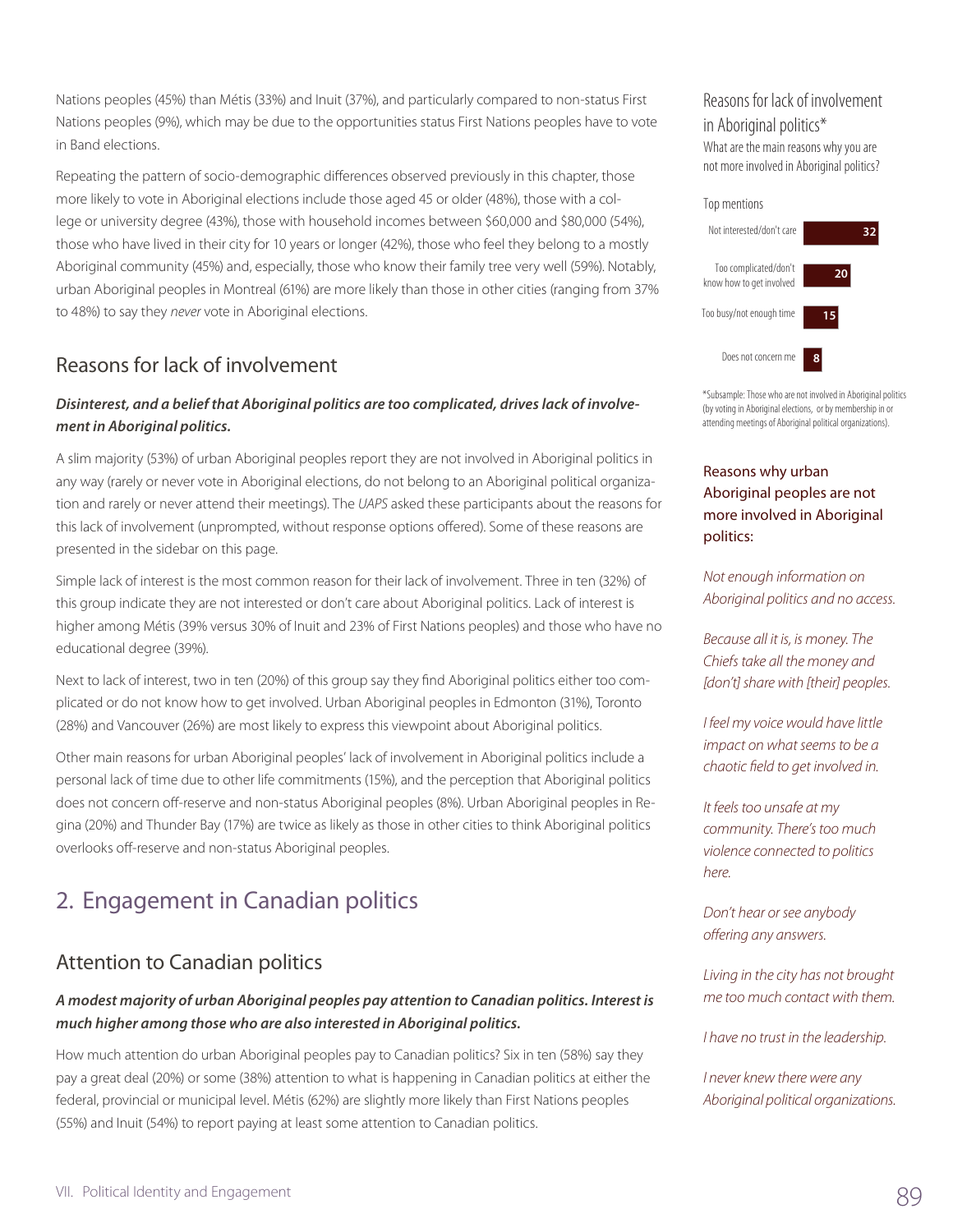#### Attention to Canadian politics

How much attention to you generally pay to what is happening in Canadian politics, at either the federal, provincial or municipal level?



### Membership in Canadian political organizations

Do you belong to any Canadian political party?



\* Belong to and/or attend meetings

#### Reported voter turnout in Canadian elections

How often do you vote in Canadian elections at either the federal, provincial or municipal level?



Four in ten (41%) pay only a little attention (24%), or none at all (17%), to what is happening in Canadian politics. Urban Aboriginal peoples in Regina (50%), Saskatoon (50%) and Halifax (50%) are most likely to report paying little or no attention.

Interest in Aboriginal politics is associated with considerably greater interest in Canadians politics. More than half (54%) of urban Aboriginal peoples who pay a great deal of attention to Aboriginal politics pay the same degree of attention to Canadian politics, compared to only one in ten (12%) who pay some, little or no attention to Aboriginal politics.

Given the overlap between those who are interested in Aboriginal politics and Canadian politics, it is not surprising that similar socio-demographic differences are evident. As with attention to Aboriginal politics, attention to Canadian politics increases with age, education and household income, and is higher among those who have lived longer in their city and who have strong knowledge of their family tree.

## Reported membership in Canadian political parties

#### *Few urban Aboriginal peoples belong to a Canadian political party or attend party meetings.*

Few urban Aboriginal peoples are associated with any Canadian political parties through membership or by attending meetings. Just one in ten (11%) say they belong to a Canadian political party, while seven percent report that they often (2%) or occasionally (5%) attend party meetings.

Overall, 14 percent among the urban Aboriginal population are either a member of a Canadian political party *or* attend party meetings at least occasionally, and about one-quarter of this group (representing 4% of all urban Aboriginal people) do both.

There is a fair amount of overlap in reported membership between Canadian political parties and Aboriginal political organizations. Close to half (47%) of members of a Canadian political party also report belonging to an Aboriginal political organization. As well, as one would expect, members of a Canadian political party are more likely than non-members to attend party meetings. As a result, many of the same socio-demographic differences that influence membership in an Aboriginal political organization are evident in urban Aboriginal peoples' affiliation with Canadian political parties. That is, membership in a Canadian political party and meeting attendance increases with age, education and household income, and is higher among Métis, those who have lived in their city for 10 or more years, and those with greater knowledge of their family tree. No cities stand out as having greater involvement than others in Canadian political parties.

## Reported voter turnout in Canadian elections

### *A minority of urban Aboriginal peoples report voting in Canadian elections always or often. Reported voter turnout is more frequent among those with greater Aboriginal political involvement.*

Less than half (42%) of urban Aboriginal peoples say they always or often vote in Canadian elections at the federal, provincial or municipal level. This is higher than the two in ten (22%) who say they often vote in Aboriginal elections, although in many cases Aboriginal elections are limited to certain portions of the population (e.g., Band members). Another 16 percent of urban Aboriginal peoples say they vote occasionally in Canadian elections, while four in ten do so only rarely (14%) or never (28%).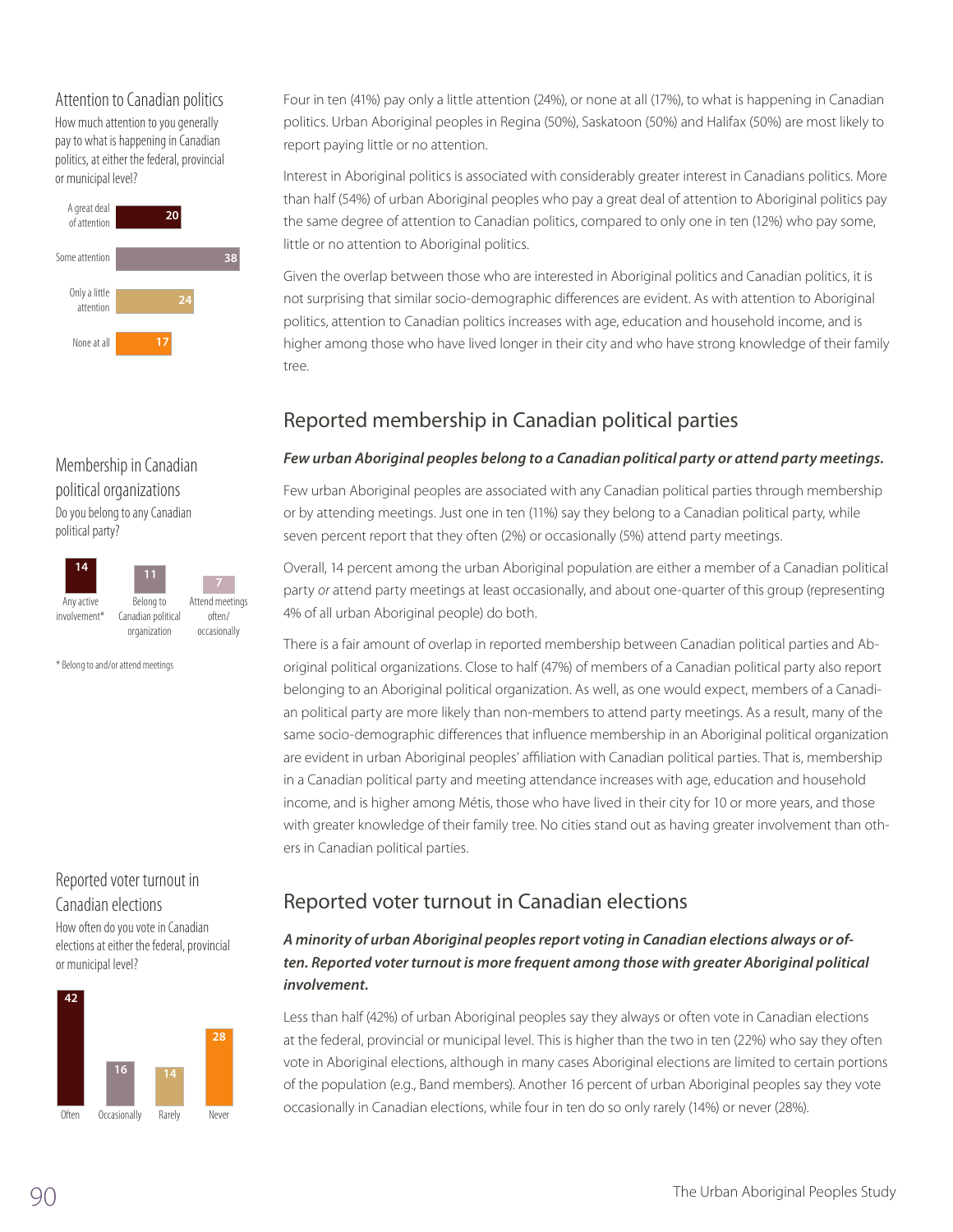Métis (49%) are more likely than First Nations peoples (36%) and Inuit (36%) to say they always or often vote in Canadian elections. Frequent voting is also more common among urban Aboriginal peoples in Vancouver (54%) than in other cities.

As it does for reported voting in Aboriginal elections, frequent voting in Canadian elections increases with age, education and income. Reported voter turnout in Canadian elections at the municipal, provincial and federal level is highest among urban Aboriginal peoples who know their family tree very well (58% vote always or often).

*UAPS* data reveal that urban Aboriginal peoples who have a high level of Aboriginal political involvement (i.e., belong to or attend meetings of Aboriginal political organizations, or vote in Aboriginal elections) are also more likely to vote in Canadian elections. Two-thirds (65%) always or often vote in Canadian elections, compared to four in ten (44%) with moderate involvement and three in ten (31%) with low involvement.

### Reported versus actual voter turnout

In the *Urban Aboriginal Peoples Study,* Aboriginal participants were asked how often they voted in elections held by Aboriginal political organizations and Canadian elections at either the federal, provincial or municipal level.

Survey (i.e., self-reported) estimates of voter turnout are normally higher than actual turnout levels. In a study commissioned by Elections Canada, researchers Paul Howe and David Bedford at the University of New Brunswick noted that collecting data using surveys in which people are asked if they have voted produces rates that are consistently higher than actual turnout rates, by roughly 15 percentage points (based on the 2000 Canadian federal election).

Notwithstanding this over-reporting, survey data are an important addition to general knowledge about Aboriginal voting activity. Research on voter participation among Aboriginal persons typically looks at on-reserve voter turnout, studying only those polls which are entirely contained within reserve communities. This leaves out important sections of the Aboriginal population: those who live off-reserve.

In the *UAPS*, reported rates of voting in Canadian elections at either the federal, provincial or municipal level among urban Aboriginal peoples correspond to previously reported voter turnout among urban Aboriginal peoples in other studies. In the *UAPS*, 58 percent of urban Aboriginal peoples say they vote at least occasionally in Canadian elections at either the federal, provincial or municipal level. This figure approximates self-reported voting patterns in the *General Social Survey 17,* 2003, where reported urban Aboriginal voter turnout in the 2000 federal election and most recent provincial and local elections was 58 percent, 54 percent, and 44 percent, respectively.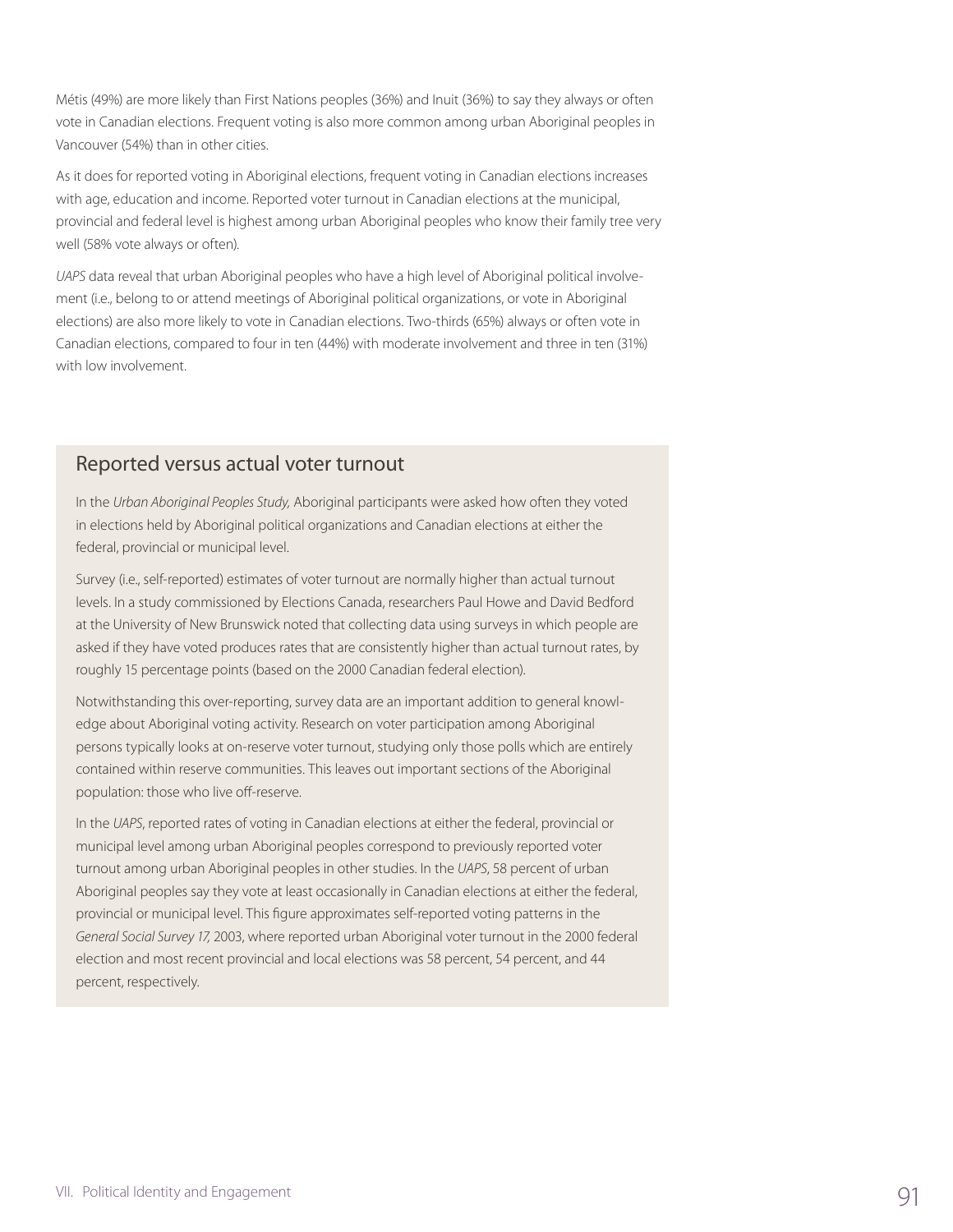#### Reasons why urban Aboriginal peoples are not more involved in Canadian politics:

*I feel that I lack the education and experience. Perhaps one day when I get a little more formal education, I will involve myself more.*

#### *I have spoken with*

*representatives of government agencies at conferences about the preservation of Treaty rights (like hunting/fishing licence, health care). I speak at conferences on behalf of Aboriginal people.*

*Through my work, I write letters of protest to funding cuts to all levels of governments.*

*Strong views against whole "system" of politics. Indigenous peoples are not recognized and until that time...*

*I did the Census, through my involvement in school, through getting information on the Internet.*

*No, besides being affected every day by the rules and laws that are put in place by politics.*

### Reasons for lack of engagement

#### *Urban Aboriginal peoples do not get involved in Canadian politics for a number of reasons, but chiefly because of a lack of interest.*

A substantial minority (42%) of urban Aboriginal peoples are not involved in Canadian politics in any way (rarely or never vote in Canadian elections, do not belong to a mainstream political party, and rarely or never attend their meetings). The *UAPS* asked these participants about the reasons for this lack of involvement (unprompted, without response options offered). Some of these reasons are illustrated in verbatim comments in the sidebar on this page.

Consistent with the reasons for lack of involvement in Aboriginal politics, lack of interest (42%) is, by far, the most common reason why urban Aboriginal peoples are not more involved in Canadian politics, particularly among Aboriginal youth (54% say they are not more involved because of lack of interest, compared to 40% of those aged 25-44, and 31% of those aged 45 or older).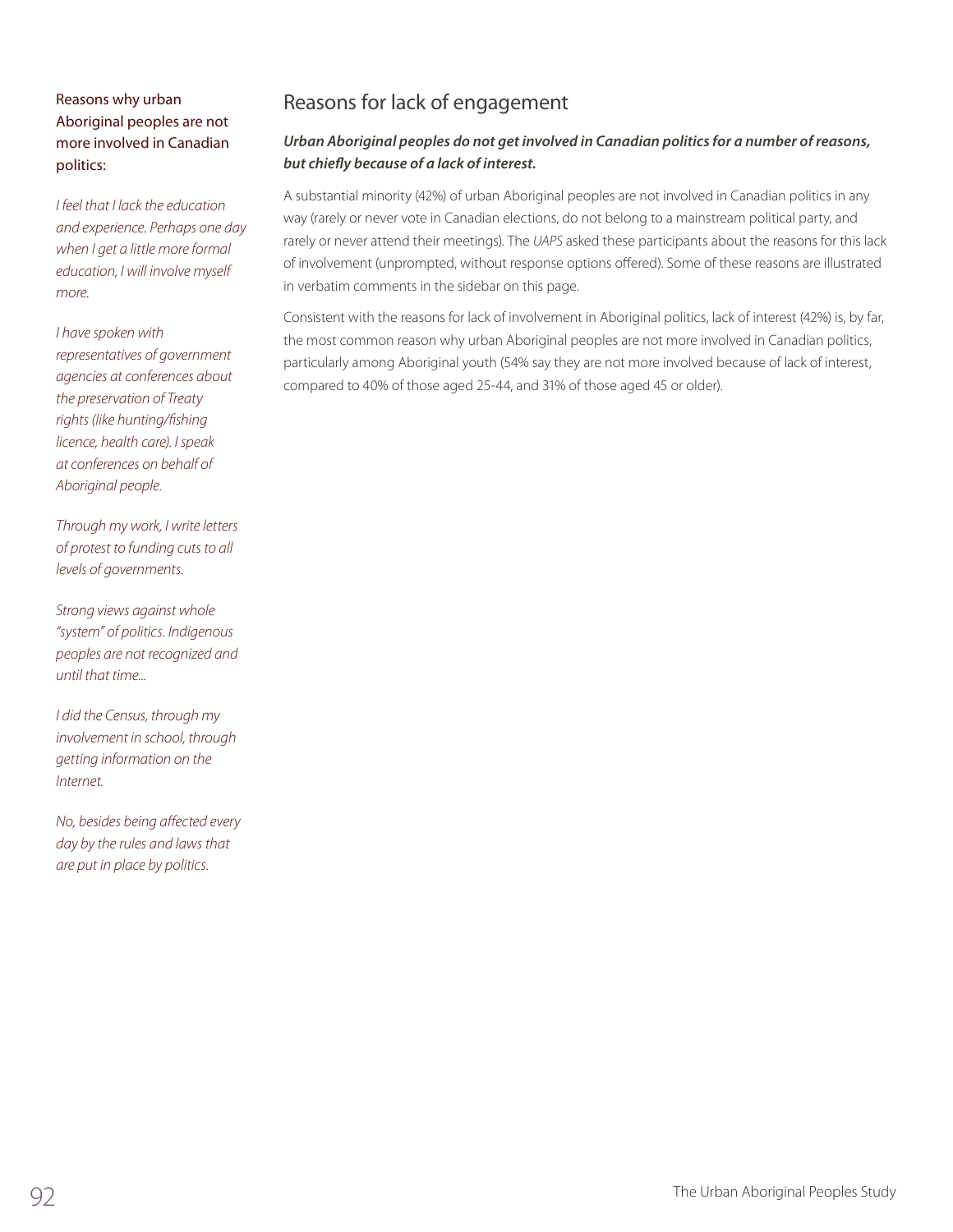However, it is important to note that lack of interest is not synonymous with a complete lack of political activity. Although these participants may not vote in Canadian elections, nor belong to or attend meetings of mainstream political parties, some feel they are exercising their political voice in other ways (examples provided in the sidebar include speaking out through their work or by speaking on behalf of Aboriginal people at conferences).

Much smaller proportions say they are either not informed or find Canadian politics too complicated (10%), are too busy to afford the time to pay attention to Canadian politics (8%), or believe politicians are not trustworthy (7%). Some urban Aboriginal peoples also feel the Canadian political system does not reflect Aboriginal issues and culture (6%), or feel like their vote will not matter (5%).

## Involvement in Aboriginal-based organizations appears to foster participation in Aboriginal *and* Canadian elections.

Involvement in urban Aboriginal services and organizations has important, positive effects on urban Aboriginal peoples' voter turnout, in both Aboriginal and Canadian elections. Past research shows that those who report involvement in an organization connected with their Aboriginal identity have 1.7 times the odds of voting in a Canadian election than those who are not involved in such organizations.\*

The UAPS data show urban Aboriginal peoples who often use or rely on Aboriginal services or organizations in their city are twice as likely as those who never use these organizations and services to vote in elections held by Aboriginal political organizations.

When it comes to Canadian elections, urban Aboriginal peoples who often use or rely on Aboriginal services and organizations in their city are also more likely to say they often vote in Canadian elections.

There is no evidence that involvement in Aboriginal-based organizations competes with traditional forms of political participation. On the contrary, such organizational involvement seems to foster engagement in both Aboriginal and Canadian elections.

*\* Source: Harell et al., Explaining Aboriginal Turnout in Federal Elections: Evidence from Alberta, Saskatchewan and Manitoba.*

#### Reasons for lack of involvement in Canadian politics\* What are the main reasons you are not

more involved in Canadian politics?

#### Top mentions My vote will not matter **5** System does not reflect Aboriginal issues/culture Politicians not trustworthy/credible Too busy/not enough time Too complicated/don't know how to get involved Lack of interest **42 10 8 7 6**

\*Subsample: Those who are not involved in Canadian politics (by voting in Canadian elections, or by membership in or attending meetings of Canadian political parties).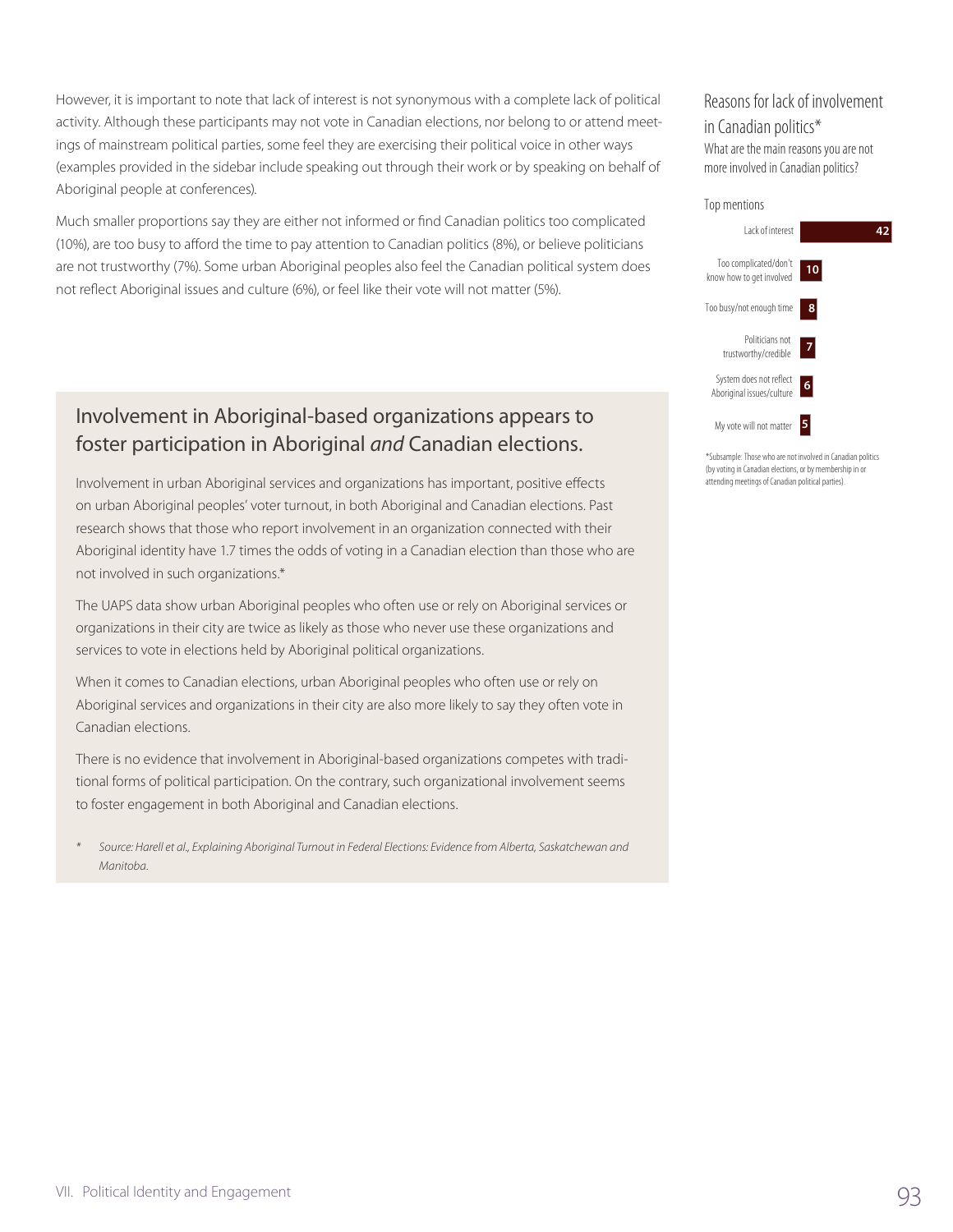# 3. Who represents urban Aboriginal peoples?

## Perceptions of Aboriginal political organizations

*Less than half of urban Aboriginal peoples feel well-represented by existing Aboriginal political organizations. Individuals active in the Aboriginal political system are more likely to feel such organizations speak for them.* 

How well do Aboriginal political organizations represent you? In general, how well do you think Aboriginal political organizations represent you and your interests?



How good a job do urban Aboriginal peoples think Aboriginal political organizations do at representing them and their interests? Fewer than half of urban Aboriginal peoples say that Aboriginal political organizations represent them very (11%) or somewhat (35%) well, a view that is most common among Inuit (61%) and least common among nonstatus First Nations peoples (35%) (49% of status First Nations peoples and 44% of Métis think Aboriginal political organizations represent their interests at least somewhat well). A substantial minority say they are not very well (22%) or not at all well (19%) represented by the existing organizations. The perception that Aboriginal political organizations do not truly represent them is highest among residents of Regina (51%) and Saskatoon (49%). More than one in ten (13%) cannot offer an opinion about how well Aboriginal political organizations represent them.

Belief in being well-represented (very or somewhat) by Aboriginal political organizations is higher among older urban Aboriginal peoples, those who know their family tree at least fairly well (51% vs. 31% who do not know their family tree at all), and those who feel

the community they belong to is either primarily Aboriginal or equally Aboriginal and non-Aboriginal (51% vs. 39% who feel their community is primarily non-Aboriginal).

There is a connection between urban Aboriginal peoples' perceptions on this issue and their attention to Aboriginal politics and level of Aboriginal political involvement. The more likely they are to pay attention to Aboriginal politics, to vote in Aboriginal elections, and to belong to and to attend meetings of such organizations, the more likely they are to believe Aboriginal political organizations speak for them.